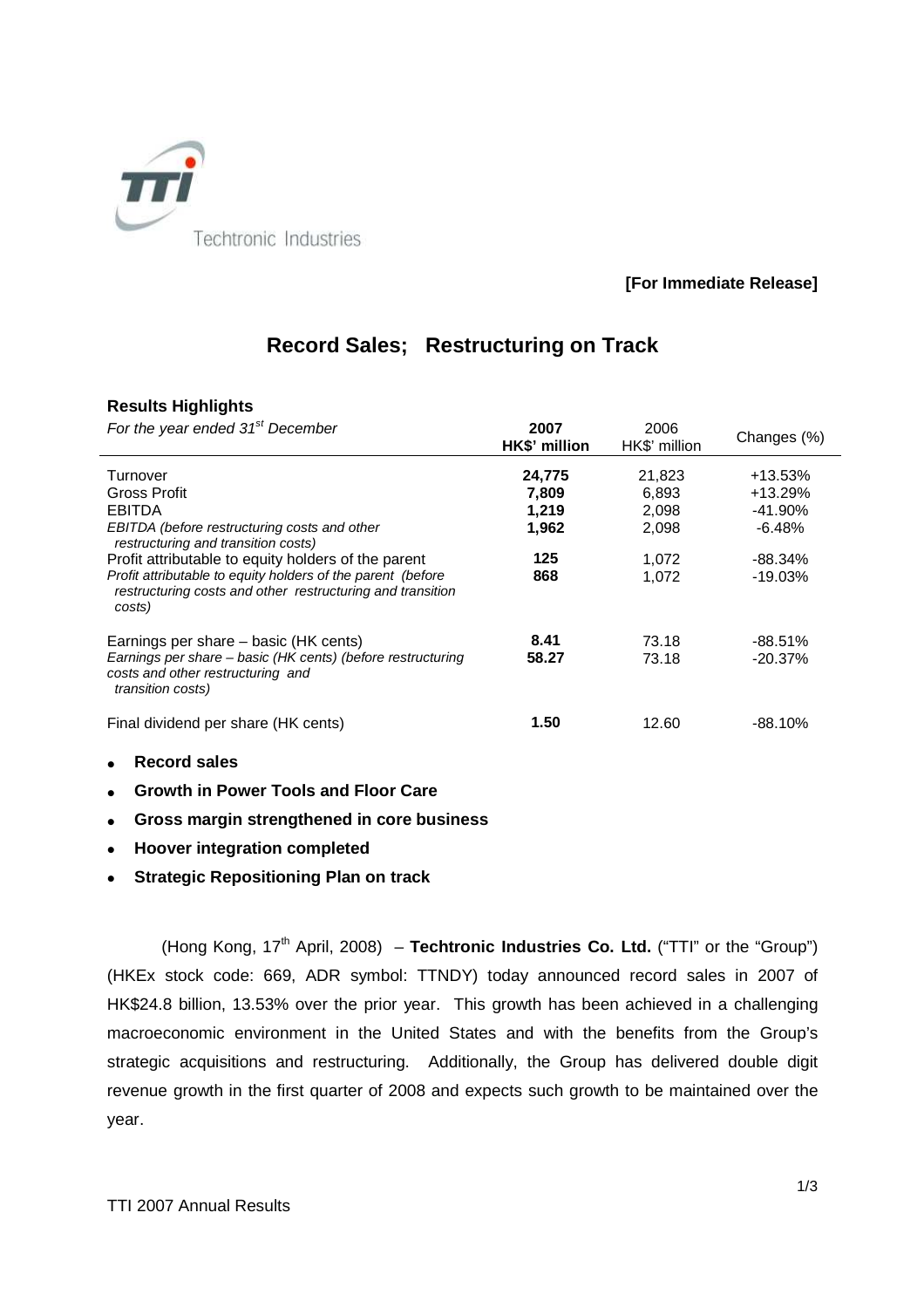During 2007, Hoover and Stiletto joined the powerful TTI brand portfolio. Strong growth momentum was maintained in Europe. New innovative products boosted the power tool business delivering low single digit growth in both professional and consumer segments. The Group exited non strategic business in the outdoor products category, resulting in an overall decline of sales in the power equipment division. **Mr. Horst Pudwill, Chairman of TTI**, said "The highly successful launch of the innovative green Ryobi lithium-battery cordless power tools will continue to expand the reach of the Ryobi One+ System. Additionally, the outlook for our outdoor product business is very positive with the launch of significant new products in 2008."

The Group delivered an improved gross margin for the core business in a difficult cost environment. With Hoover, the consolidated gross margin of 31.5% was comparable to 31.6% in the prior year. The introduction of new products, ongoing programs for cost containment, lean manufacturing, and improved operational efficiencies offset rising commodity prices and inflationary pressures.

The Strategic Repositioning Plan, announced in August 2007, is an important initiative for the future growth and profitability of the Group. HK\$743 million of restructuring and transition costs were charged against 2007 earnings. These included the costs to close Hoover's North Canton, Ohio manufacturing facility and relocate manufacturing to Texas, Mexico and China, plus the closure of two Milwaukee manufacturing facilities in North America. Anticipated annual savings are approximately HK\$550 million (US\$70 million) resulting from the restructuring activities when completed.

In 2007, the Floor Care business focused on the integration of Hoover. This integration has been successfully completed and positions TTI Floor Care to be a growing and profitable contributor to the TTI family of businesses. The Group is particularly encouraged that the Global Floor Care R&D Centre is up and running in the Ohio headquarters.

Commenting on the Group's future plans, **Mr. Pudwill** said, "In 2008 we can expect the hard work from the integration of Hoover to begin translating into higher bottom line earnings. TTI can also look forward to new growth drivers as it becomes a much more sales and internationally focused organisation after the appointment of new management teams in Europe, Middle East, Canada, Latin America, and Australasia."